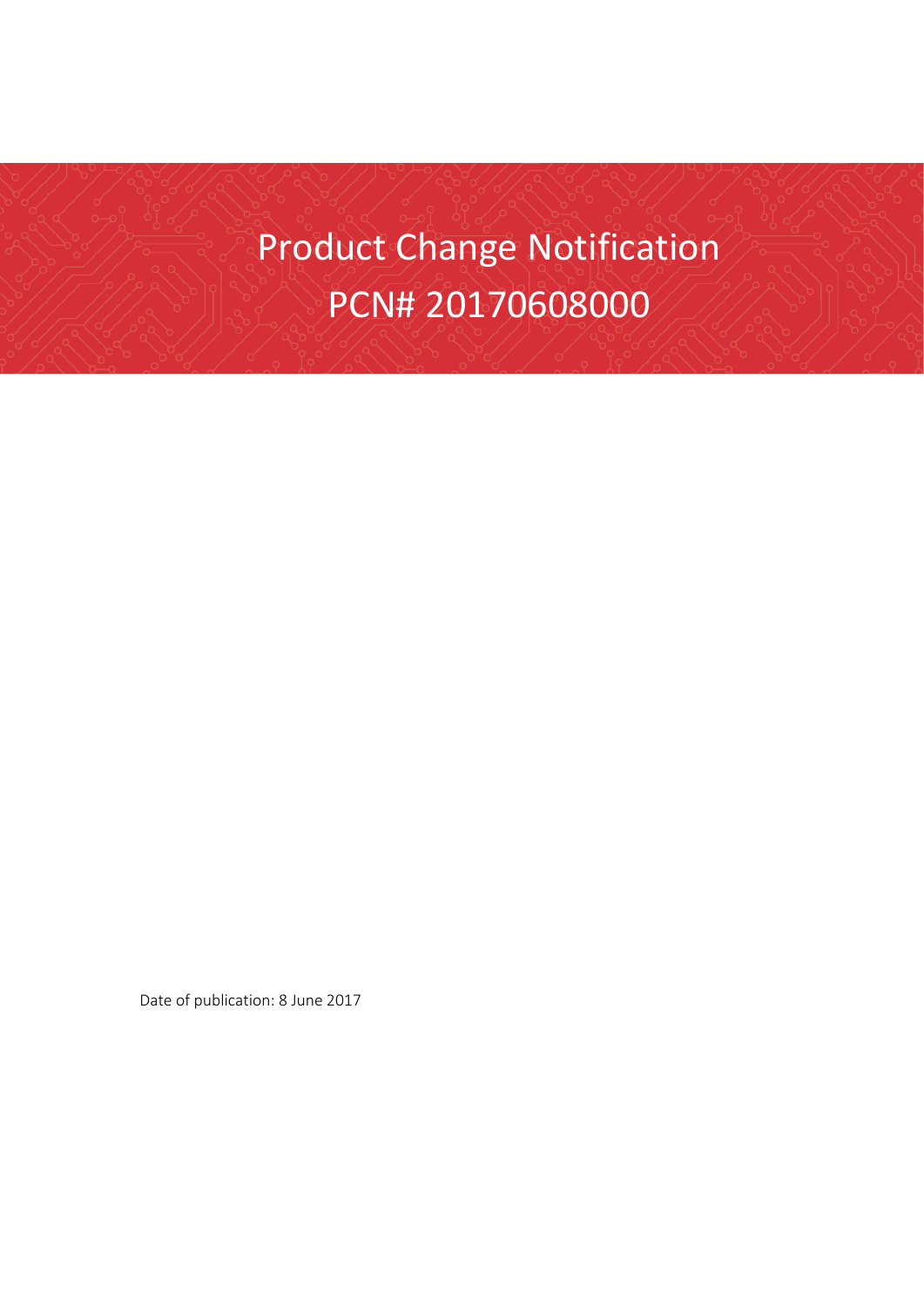

## **Table of Contents**

# Simple. Robust. Computing Solutions

SolidRun Ltd.

7 Hamada st. P.O. Box 320 Yokne'am Illit 2069201 Israel www.solid-run.com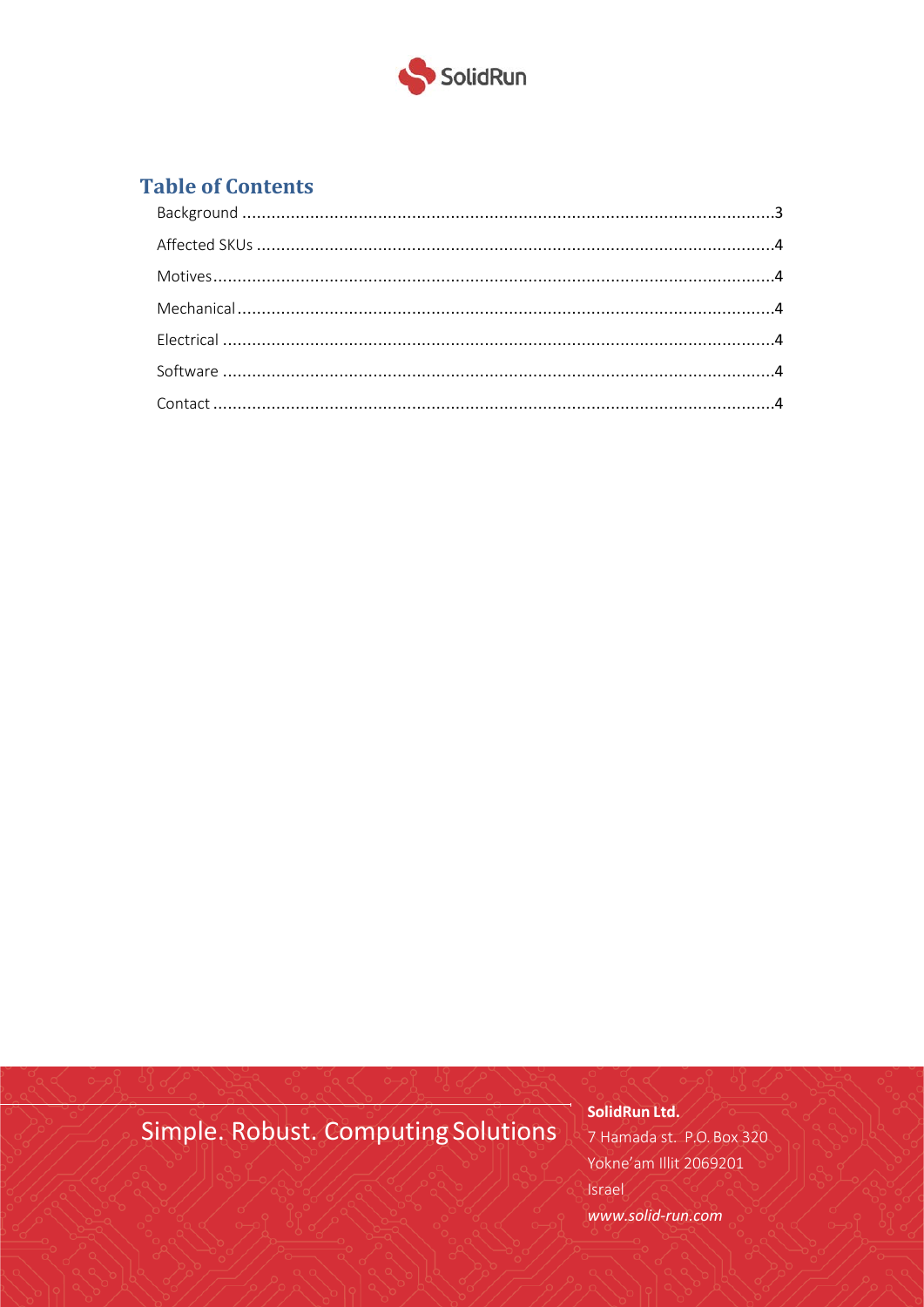

#### <span id="page-2-0"></span>Background

#### Dear customer

SolidRun Ltd. is discontinuing production utilizing Samsung eMMC part number: KLM8G1GEME-B031, and will be replacing it with Samsung eMMC part number: KLM8G1GEME-B041 (generation 5.1)

More detailed Information regarding the gen 5.1 eMMC is available on the Samsung website [\(link\)](http://www.samsung.com/semiconductor/products/flash-storage/emmc/KLM8G1GEME-B041?ia=2324)

The new default eMMC storage option on SolidRun products will be an 8GB Samsung eMMC generation 5.1

This notification period is per SolidRun Ltd. standard process.